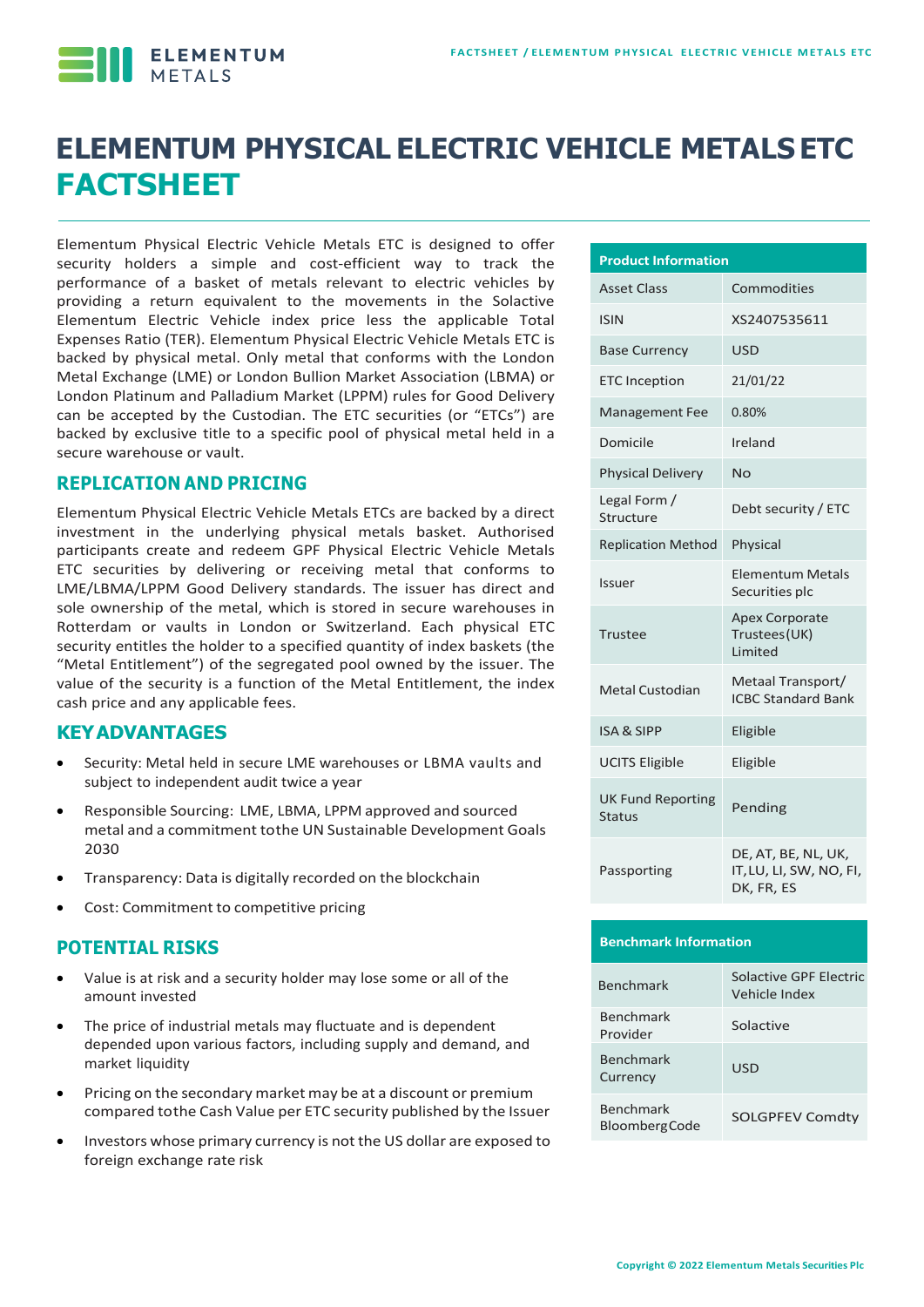

## **ELECTRIC VEHICLE INDEX PRICE (USD)**



#### **PERFORMANCE SUMMARY**

| Performance Summary                               | 1M        | 3M       | YTD   | 1Y  |
|---------------------------------------------------|-----------|----------|-------|-----|
| Elementum Physical Electric Vehicle<br>Metals ETC | $-11.71%$ | N/A      | N/A   | N/A |
| <b>Benchmark</b>                                  | $-11.65%$ | $-2.73%$ | 6.65% | N/A |

Performance for periods under one year is cumulative and over one year is annualised

### **LISTING INFORMATION**

| Exchange    | Trading<br><b>Currency</b> | <b>Ticker\</b> | Exchange Bloomberg<br>Code \ | <b>RIC</b> | <b>SEDOL</b> | <b>ISIN</b>  | WKN,<br>Valor | <b>Listing</b><br>Date |
|-------------|----------------------------|----------------|------------------------------|------------|--------------|--------------|---------------|------------------------|
| B. Italiana | EUR                        | TEVB           | TEVB IM                      | TEVB.MI    |              | XS2407535611 |               | 31/01/22               |